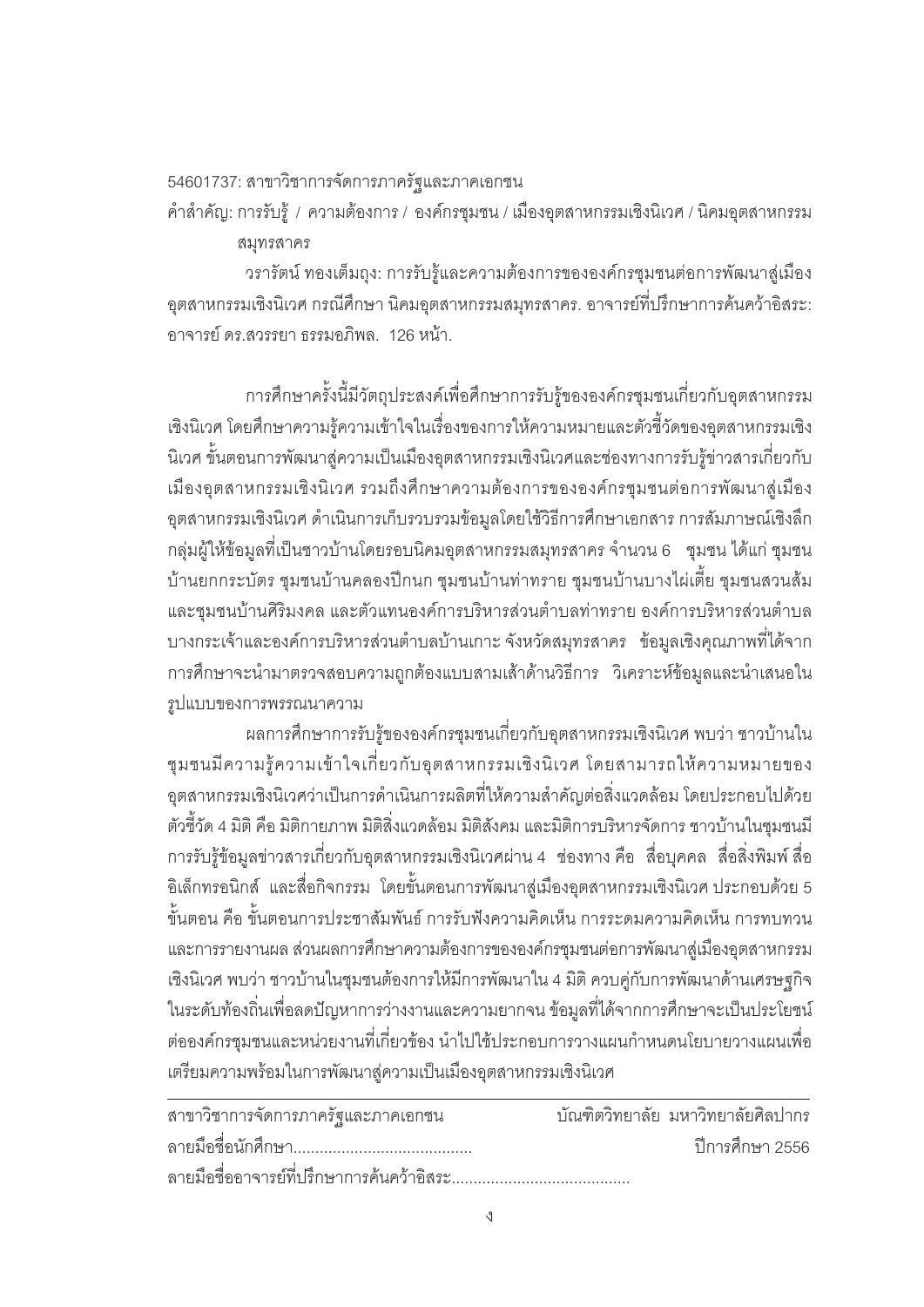## 54601737: MAJOR: PUBLIC AND PRIVATE MANAGEMENT

## KEY WORDS: PERCEPTION / NEEDS / COMMUNITY ORGANIZATION / ECO-INDUSTRIAL TOWN SAMUT SAKHON INDUSTRIAL ESTATE

 WARARAT THONGTEMTHUNG: PERCEPTION AND NEEDS OF COMMUNITY ORGANIZATION TOWARDS DEVELOPMENT OF ECO-INDUSTRIAL TOWN A CASE STUDY OF SAMUT SAKHON INDUSTRIAL ESTATE**.** INDEPENDENT STUDY ADVISOR: SAWANYA THAMMA-APIPON, Ph.D. 126 pp.

 This research aimed to study the perception of community organizations towards the eco-industrial town by investigating their understanding related to concepts and indicators of eco-industrial town, procedures of the development of eco-Industrial town, communication channels, and the needs of community organizations towards the development of ecoindustrial town. Data was collected by secondary source and in-depth interviews of contributors in six community organizations surrounding Samut Sakhon Industrial Estate as follows; Ban Yokkrabat, Ban Klongpeeknok, Ban Tasai, Ban Bangpaitia, Ban Suansom, and Ban Sirimongkol. Additionally, the interviews of representative from Tasai Subdistrict Administrative Organization, Bangkrachao Subdistrict Administrative Organization, and Bankao Subdistrict Administrative Organization, Samut Sakhon province, were collected. Qualitative data obtained from the study was examined the accuracy by means of Methodological Triangulation, then analyzed and presented in the form of description.

 The findings revealed that community organizations have understanding of ecoindustry in which they could provide the concepts related to four aspects of indicators including Physical Aspect, Economy Aspect, Environmental Aspect, Social Aspect, and Management Aspect. People in the community organizations have access to information about eco- industry through four channel; Personal Media, Publication Media, Electronic Media, and Activity Media. The procedures of eco-industry development comprised of five stages; Information, Public Hearing, Brainstorming, Review, and Report. The community organizations need the development of the four aspects along with the development of local economic, reducing unemployment and poverty. This information will be useful to community organizations and related agencies in planning strategic policies for development towards the eco-industrial town.

| Program of Public and Private Management | Graduate School, Silpakorn University |
|------------------------------------------|---------------------------------------|
| Student's signature                      | Academic Year 2013                    |
|                                          |                                       |